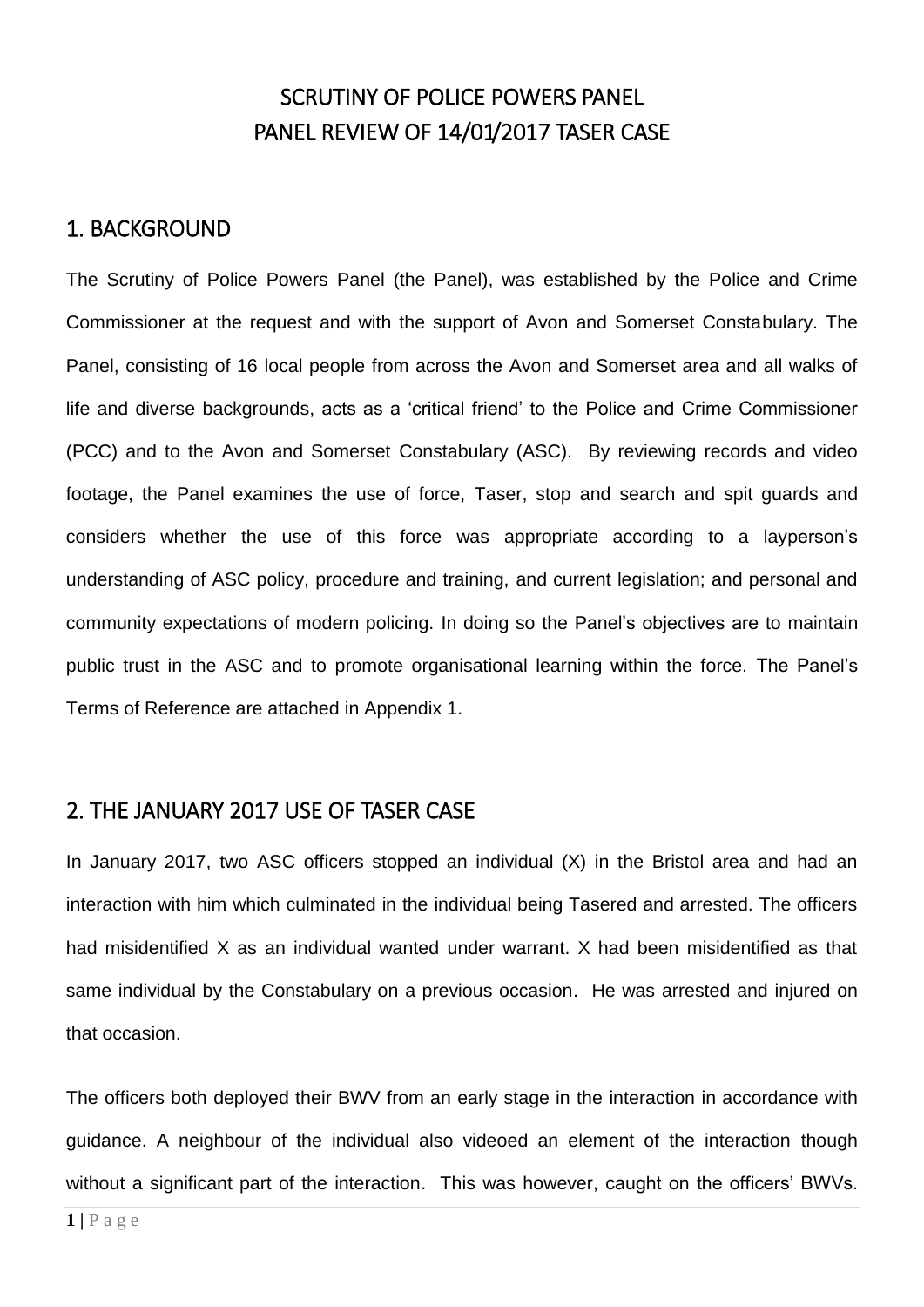The neighbour's video was uploaded to the internet shortly after the incident causing significant local, national and international reaction through the media and on social media. The individual X was a founder member of the Constabulary's Independent Advisory Group and a well-known local community leader.

The ASC referred the case to the Independent Office of Police Conduct (IOPC) who investigated whether the officers had treated X in a racially discriminatory manner and whether they had Tasered him unnecessarily. The IOPC carried out an independent investigation into the incident. They referred one of the officers (Officer A) to the Crown Prosecution Service (CPS) for a charging decision. The IOPC also considered that there was a case to answer for gross misconduct in relation to the allegation that the discharge of Taser amounted to an excessive use of force. The IOPC did not consider there was any case to answer against the other officer (Officer B) nor did the IOPC consider there was a case to answer against Officer A in relation to the allegation that she had discriminated on the grounds of race.

Officer A was charged by the CPS with assault by beating and in May 2018 was found not guilty in the Magistrates Court of this charge. In September 2018, at a public disciplinary hearing led by an independently qualified Chair an allegation of breach of professional standards against Officer A regarding the use of force was not proven. The IOPC did not identify any organisational learning for the ASC.

The Panel was recruited in the immediate aftermath of this high profile January 2017 Taser case and the case was very much in the minds of those who applied to join the Panel. It is undoubtedly a difficult, divisive and controversial case. It has always been the request of the Panel that they should be entitled to review the January 2017 case and offer their thoughts on organisational learning for the Constabulary. This was agreed by all parties to happen after the criminal and misconduct proceedings were concluded. In November 2018 the Panel reviewed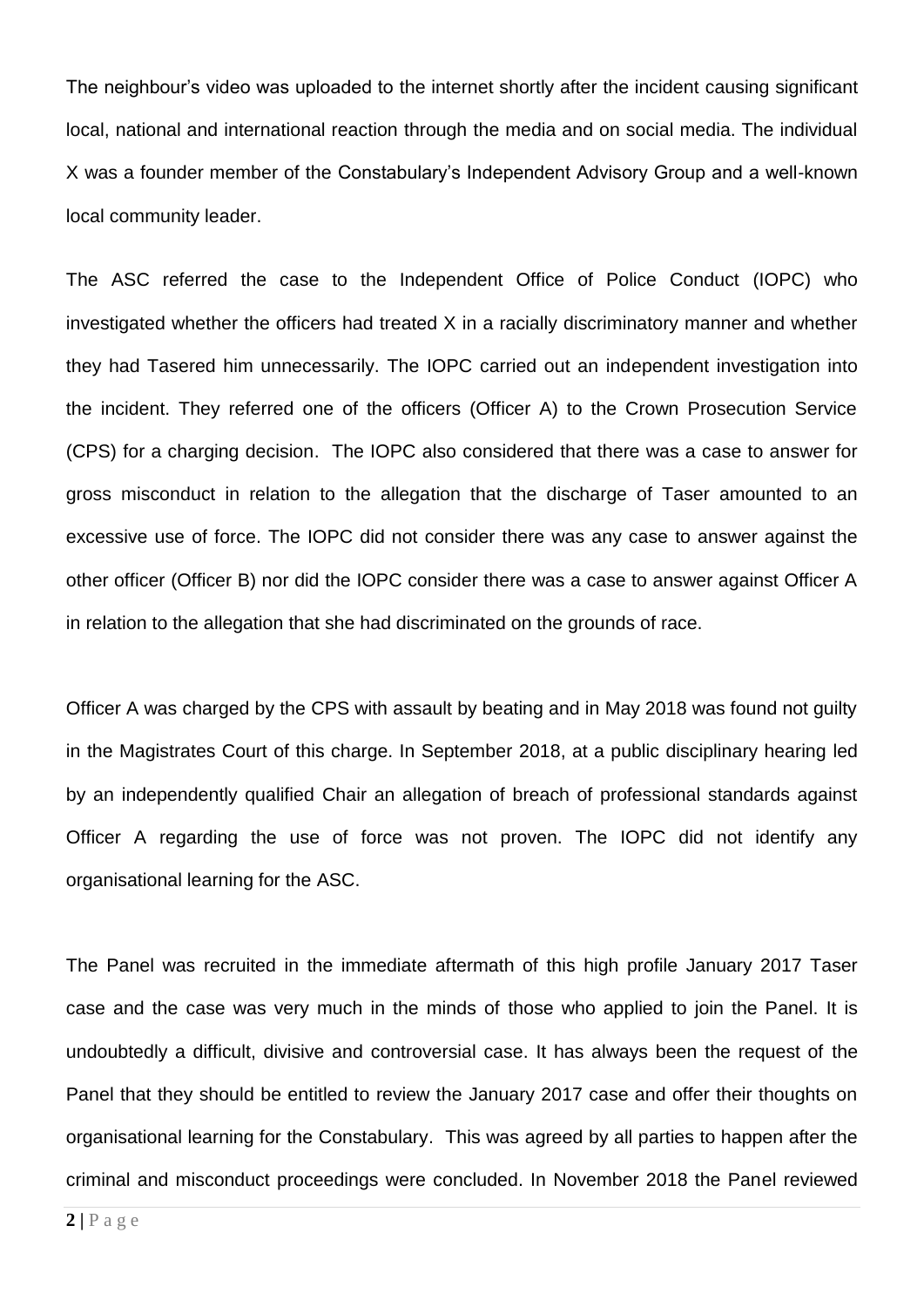the BWVs of the case. They provided their views at the time using their normal method of work, which was to discuss the video in small groups, followed by a plenary discussion. The Panel's Case Review methodology is set out in Appendix 2.

The Panel has a number of concerns about the use of force in this case and they have provided a number of recommendations to the ASC from their review of the case. The Panel were very surprised that the IOPC did not identify any opportunities for learning in their investigation report. They have met with the Police and Crime Commissioner, the Chief Constable and other senior police officers to discuss their recommendations and views.

It is recognised that the two officers that stopped  $X$  in January 2017 have been through an extremely challenging and difficult time through the public scrutiny of this case and have suffered inappropriate online and at times personal abuse in connection with this case. This is very unfortunate. The two officers have been independently investigated, both from a criminal and a misconduct perspective, and have been cleared of any wrong doing by both forums.

The Panel's usual practice is to publish a summary of each case the members have reviewed with the officers' details anonymised. Unfortunately, because of the notoriety of this case, anonymisation cannot be achieved and, exceptionally therefore, the Panel cannot follow their normal practice of publishing their comments on the officers' actions.

## 3. THE PANEL CONCLUSIONS ON THE 14/01/2017 TASER CASE

The Panel's conclusions are focused on organisational learning for the Constabulary. They were reached after reviewing the Body Worn Video of the use of Taser in this case. The Panel also submitted questions to ASC about the repeated misidentification of X and how Taser was used in this specific incident.

.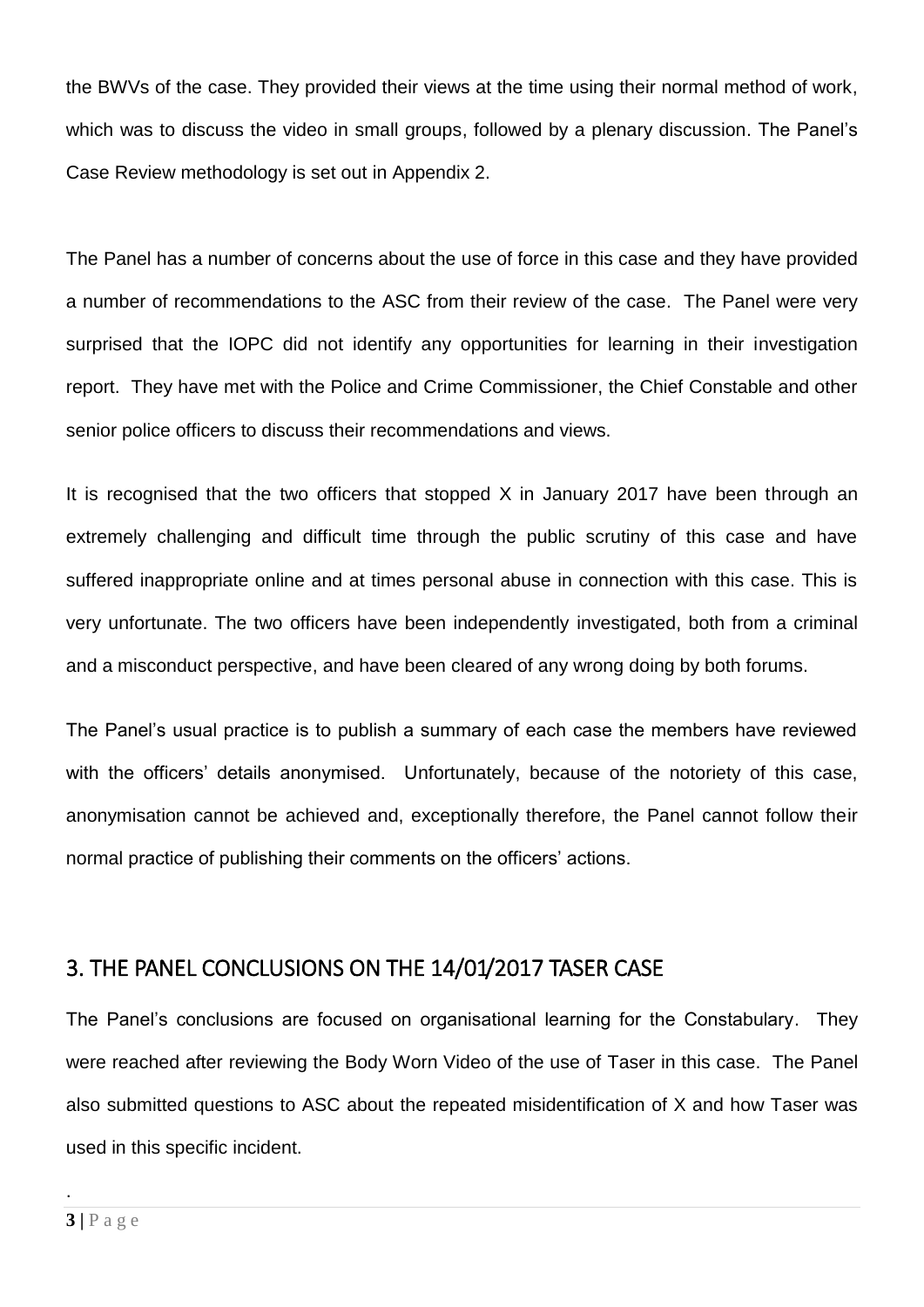### A: Misidentification

The misidentification in January 2017 was the second time this particular misidentification has happened. It also happened on two subsequent occasions. The Panel is dismayed and concerned by ASC's lack of organisational learning from these incidents, all of which have led to further adverse press coverage. This has caused damage to the work being done to re-establish community relations.

### B: Use of Taser

The Panel believes there should *have been* significant learning from this case and has raised various issues with ASC. It is a disappointment that:

- i. The only learning point initially accepted by the ASC, specifically relating to the January 2017 use of Taser, *was* that the officers would have benefited from asking questions first and by making further enquiries to establish identity.
- ii. Rather than specifically answering the Panel's questions, the initial ASC response was to refer to the IOPC report, which did not identify any organisational learning. The Panel believes that the ASC should not have solely relied on this to answer questions on its own organisational learning initiatives.
- iii. The Panel reviewed the January 2017 case in November 2018. This led to a number of questions being raised with the ASC. The Panel were disappointed with the delayed and limited response from the ASC to these initial questions.
- iv. The Panel has currently received no response from the ASC to the Panel's organisational learning proposals, which are detailed below.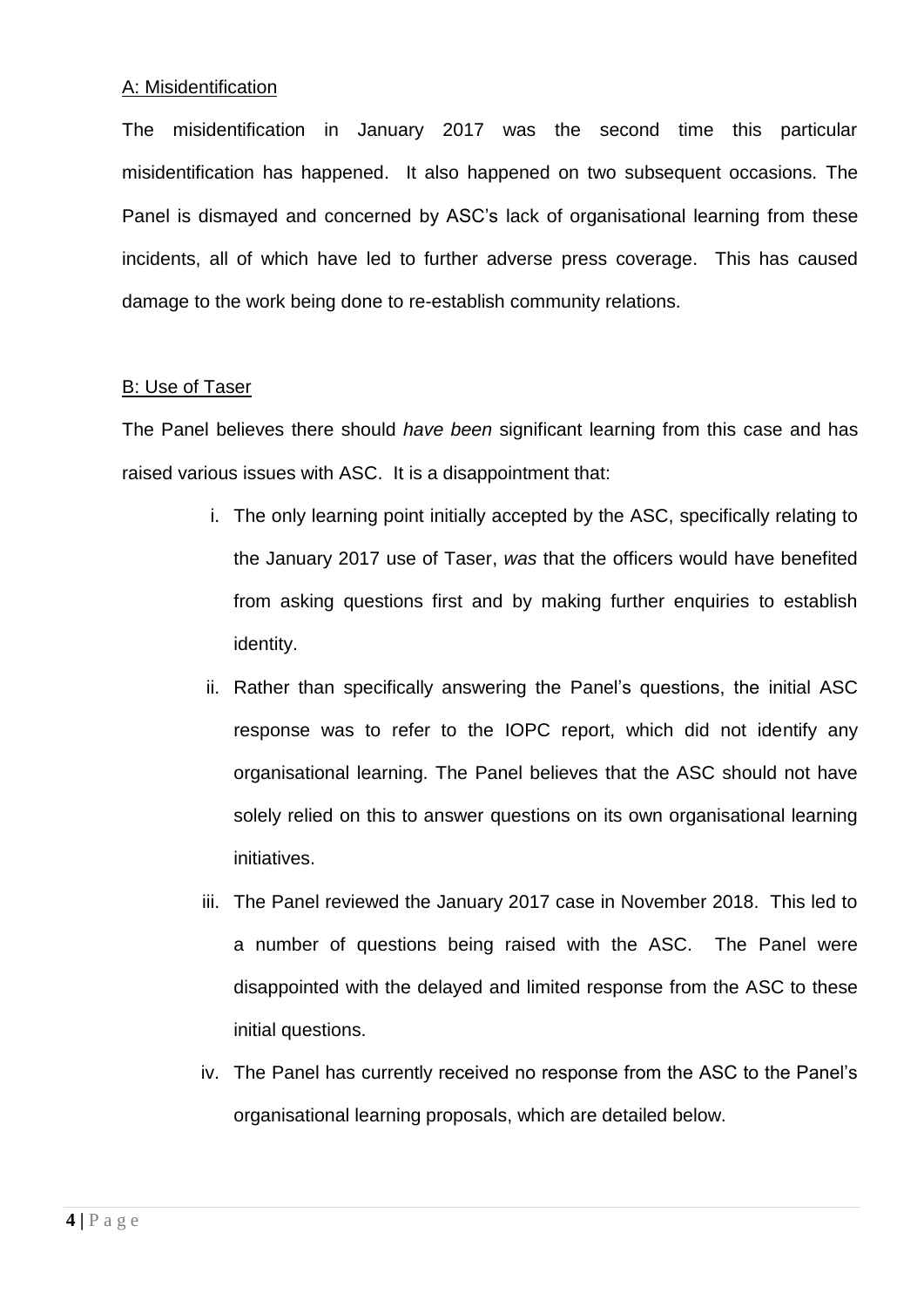### 4. RECOMMENDED ORGANISATIONAL LEARNING AND ACTIONS

Despite the above comments, the Panel recognise that over the past two years since the January 2017 Taser incident, the ASC has taken a number of important initiatives that demonstrate the organisation is serious about learning from this incident and from other such high profile cases. This is in order to rebuild communities' trust and confidence and to improve the training of officers and staff. Some of the initiatives date back two years and some are very recent. Key areas include:

- 1. De-escalation training
- 2. Patrol training
- 3. Stop and search training
- 4. 'Five big ideas' to accelerate training on inclusion and diversity
- 5. Police Constable degree apprenticeships
- 6. Professional standards training
- 7. Organisational learning
- 8. 'Engine Room' to build the community's trust and confidence in the ASC.

On 12/11/2018 the Chief Constable launched the ASC's revised mission, vision and values, namely:

- Mission: serve, protect, respect
- Vision: outstanding policing for everyone
- Values: caring, courageous, inclusive, learning.

The Panel acknowledges the actions taken by the ASC over the last two years to rebuild communities' trust and confidence. It also recognises that many of these changes are likely to have effect only in the long term.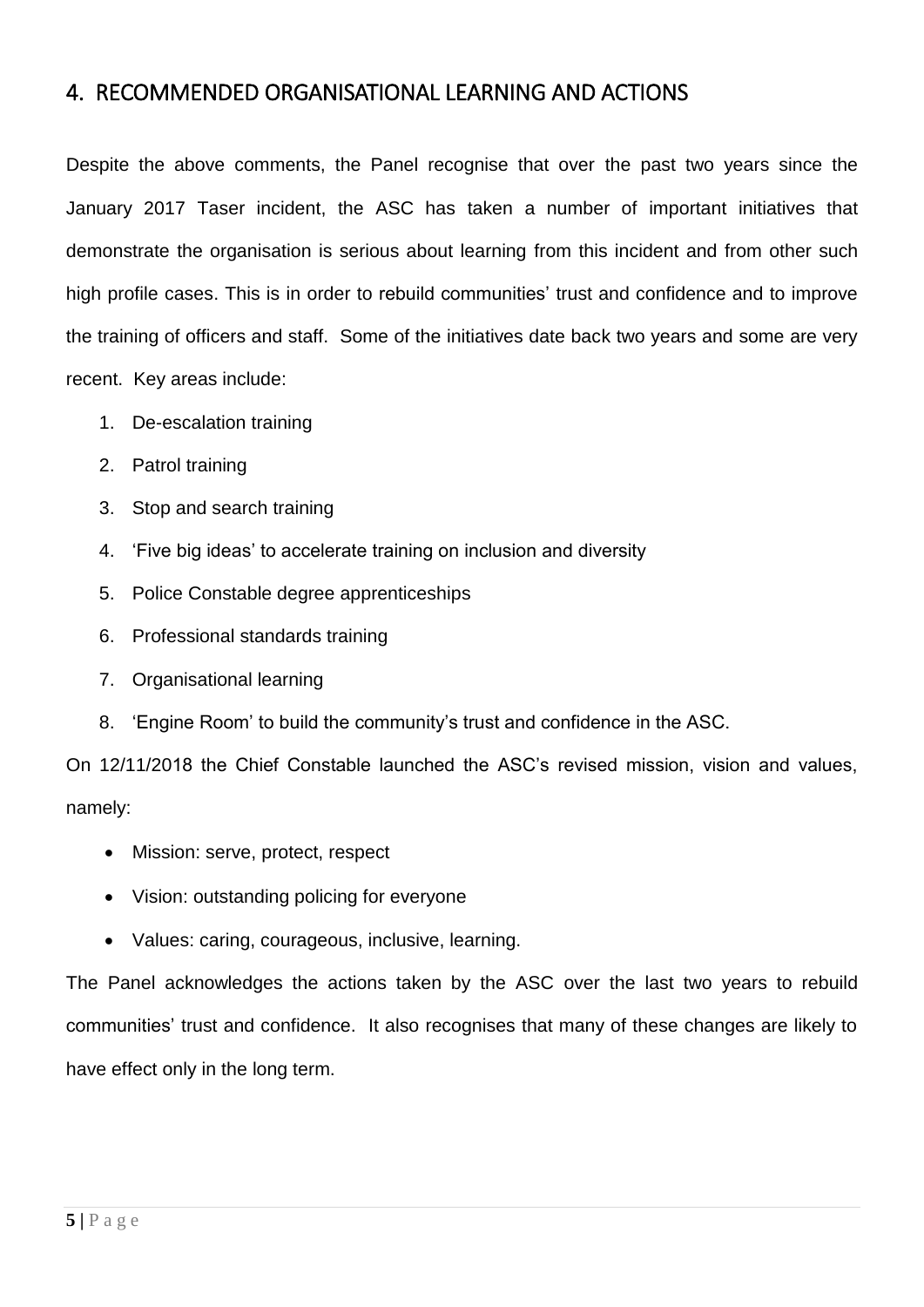However, the Panel believes that some immediate actions are needed to communicate to the community the seriousness with which the Police view such incidents as the 14/01/2017 Taser case. The Panel has therefore recommends that:

**1.** A senior officer (SO) should be appointed to draw up and oversee the implementation of a plan to improve communities' trust in the ASC. This SO should report to the highest level of both the PCC and the ASC. The SO would produce an action plan with objectives, drawing together all the initiatives and providing a description of what success looks like. There should also be a regular review and progress report. Equality Impact Assessments should be used throughout this process to minimise the risks of institutional discrimination

### Contents of this plan could include:

- Regular engagement with those communities which have less trust and confidence in the ASC.
- Targeted surveys within these communities. Comparisons should then be drawn between these surveys and the broader surveys by the PCC.
- Focus groups to be conducted in the community to report on any change in the community's trust in the ASC. In particular canvassing those members of the community whose trust was shaken by the above January 2017 Taser incident.
- Ensuring that supervisors make it clear that fulfilling the ASC's 'mission, vision and values' commitment is an **absolute requirement and any undermining of these aims will have adverse consequences for the officers concerned**.
- Setting time lines (short, medium and long term) within which identified targets need to be achieved.
- Measuring progress using both quantitative and qualitative data.
- **2.** Ensuring that front line officers are up to date with their Cultural Competency Training.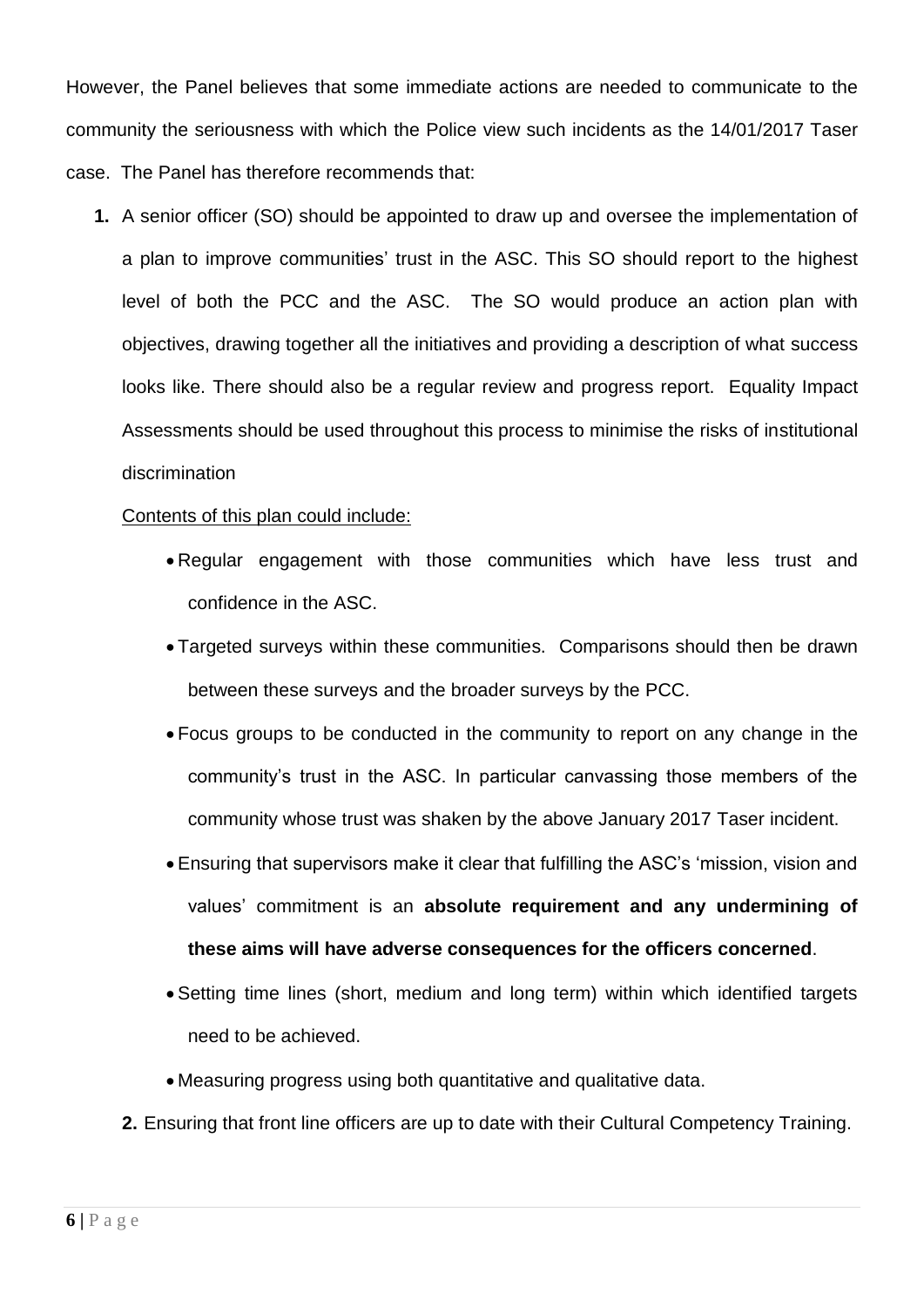- **3.** Reviewing protocols, procedures and training so that officers correctly identify individuals, who are to be arrested or served with warrants.
- **4.** Reviewing protocols, procedures and training in how to de-escalate situations in order to minimise the use of force.
- **5**. Developing processes during recruitments that enable the assessment of candidate attitudes towards equality and diversity.

The Panel awaits to hear ASC's response to the Panel's recommendations.

14/06/2019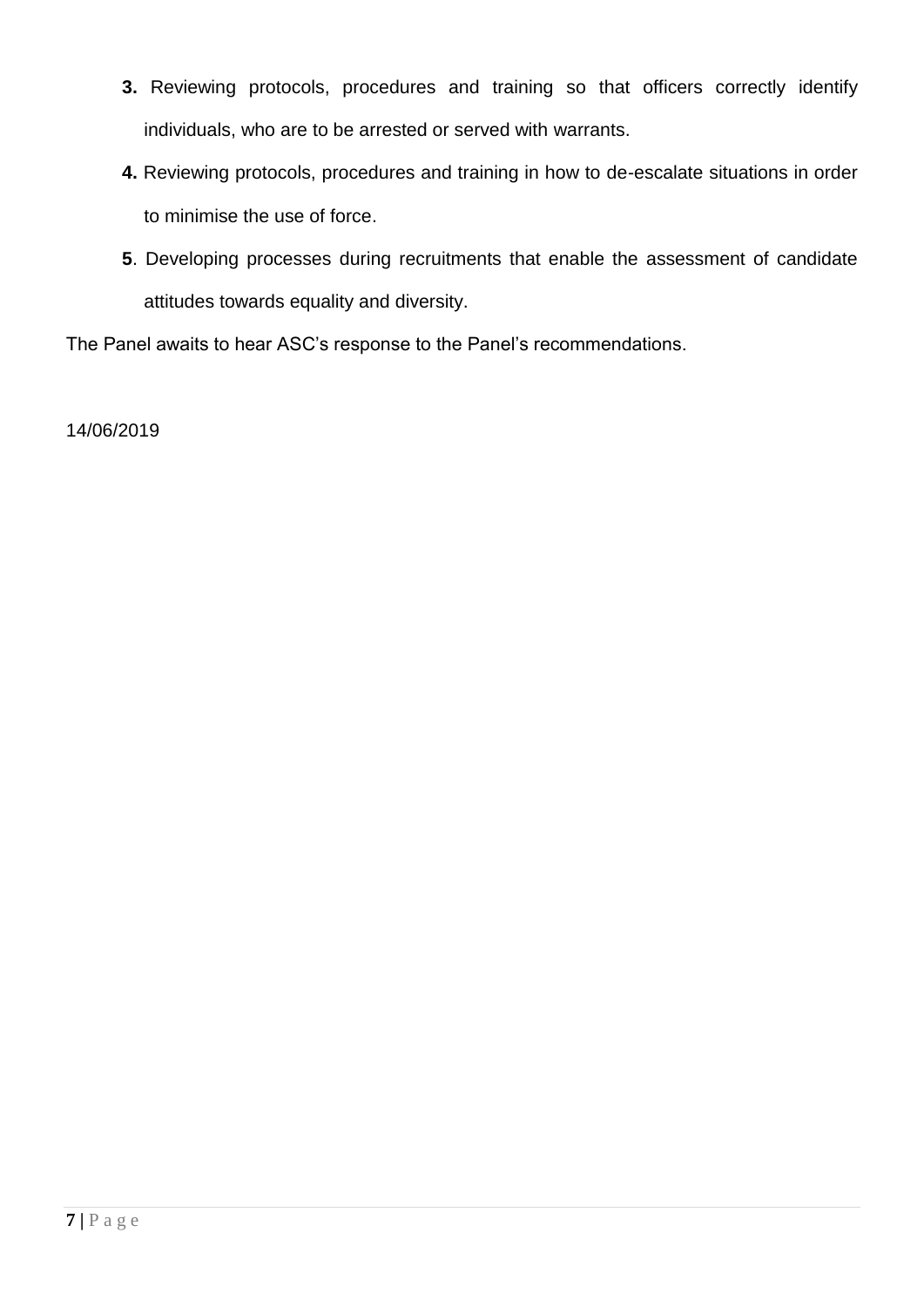# **THE SCRUTINY OF POLICE POWERS PANEL**

# **TERMS OF REFERENCE**

### **CONTENTS**

- **1. Aims and Objectives**
- **2. Review methodology**
- **3. Confidentiality**
- **4. Selection of Chair**
- **5. Selection/de-selection of Panel Members**
- **6. Frequency of Meetings**
- **7. Servicing of Meetings**
- **8. Reimbursement of Expenses**
- **9. Reporting**
- **10. Training**
- **11. Rights and Responsibilities of Members**
- **12. Review of Terms of Reference**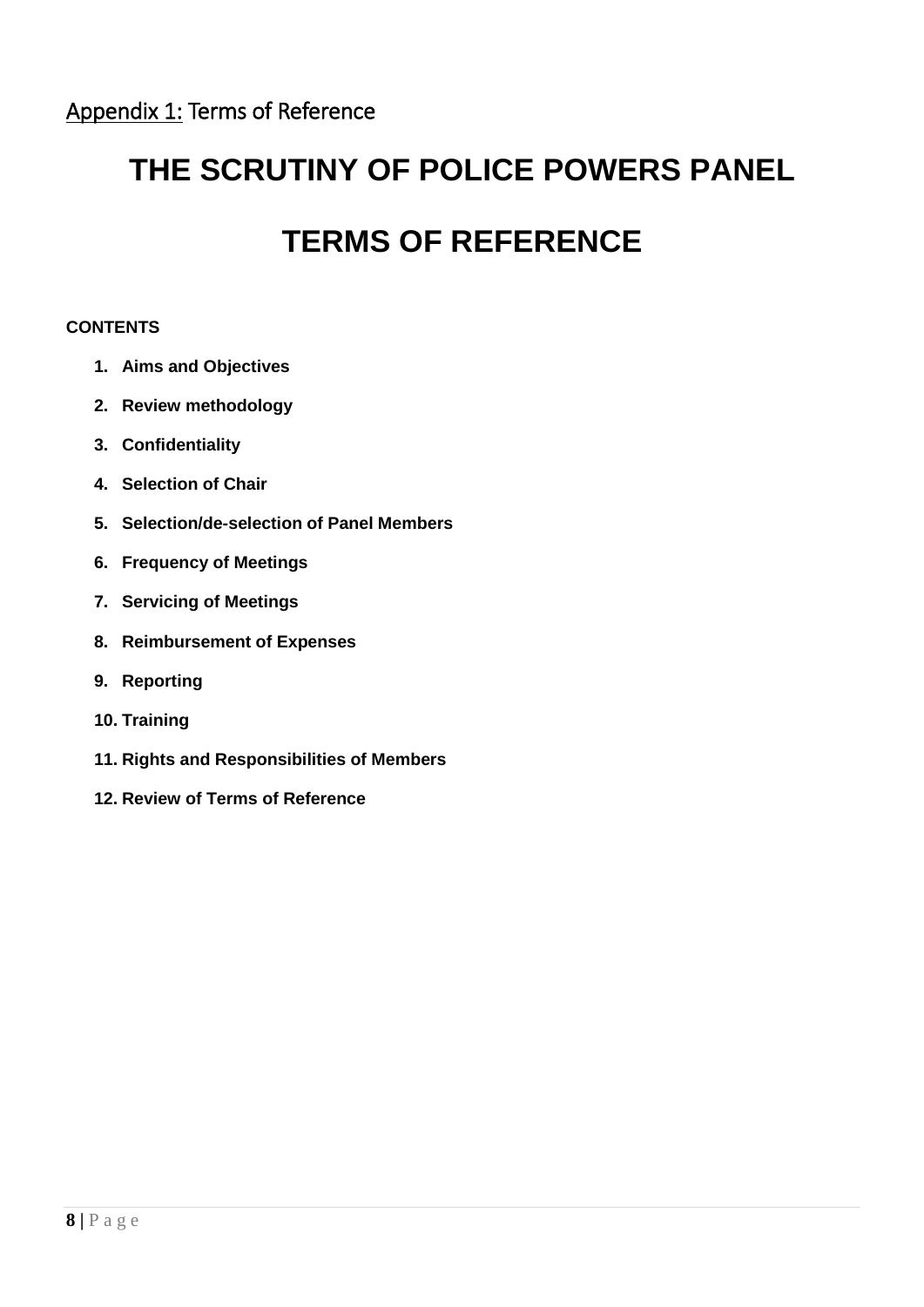### **1 AIMS AND OBJECTIVES**

### 1.1 Aims:

- 1.1.1 To act as a 'critical friend' to the Police and Crime Commissioner (PCC) and to Avon and Somerset Constabulary by providing feedback on reviewed Police Powers records. The Scrutiny of Police Powers Panel (the Panel) will review records and video footage, for example, Taser use, deployment and use of Police Officer Body Worn Video Cameras, Stop and Search and the use of force from a local citizen's viewpoint.
- 1.1.2 To improve and maintain public trust and satisfaction in Avon and Somerset Constabulary.
- 1.1.3 To support the openness and transparency of Avon and Somerset Constabulary (the Constabulary) in delivering a high quality policing service.

#### 1.2 Objectives:

- 1.2.1 To provide Panel feedback to the Constabulary and to scrutinise the Constabulary's use of Police Power records.
- 1.2.2 To provide support and scrutiny in helping to discharge the PCC's duty to have oversight of the Police and to hold the Chief Constable to account for the delivery of the Police and Crime Plan, providing an efficient and effective policing service.
- 1.2.3 To give independent, lay-persons' views of the use of Police powers by Avon and Somerset Police Officers.
- 1.2.4 To ensure that Avon and Somerset Constabulary's use of Police powers is effective, in line with Approved Professional Practice and is operating without bias or discrimination.
- 1.2.5 To identify best practice in the use of Police powers and in operational policing where appropriate.
- 1.2.6 To bring records of concern to the notice of the Constabulary and the PCC's office, so that the concerns can be reviewed and lessons learnt where appropriate.
- 1.2.7 To improve the quality of policing provided to members of the public regarding the use of Police powers.

## **2.1 REVIEW METHODOLOGY**<br>2.1 The panel will review Reco

The panel will review Records and Body Worn Video Camera footage through a quarterly dipsampling of documentation and video recordings. The Panel will provide a qualitative round table discussion on each case, focusing on a particular category of Police power deployed, a geographic area or specified record selection criteria. The review will look at the appropriateness of the use of the Police power, commenting on positive points as well as issues of concern and operational learning. This approach will be reviewed for effectiveness by the Panel as it progresses in its work.

### **3 CONFIDENTIALITY**

3.1 The proceedings of all Panel meetings are sensitive and members must not reveal any information about Police records and personal data of Police Officers and members of the public. This includes witnesses' and any person's personal information in the police records that could identify any individual. Panel members must not disclose any aspect of discussions which the panel undertakes during the course of scrutiny, apart from the points recorded in the published notes from Panel meetings.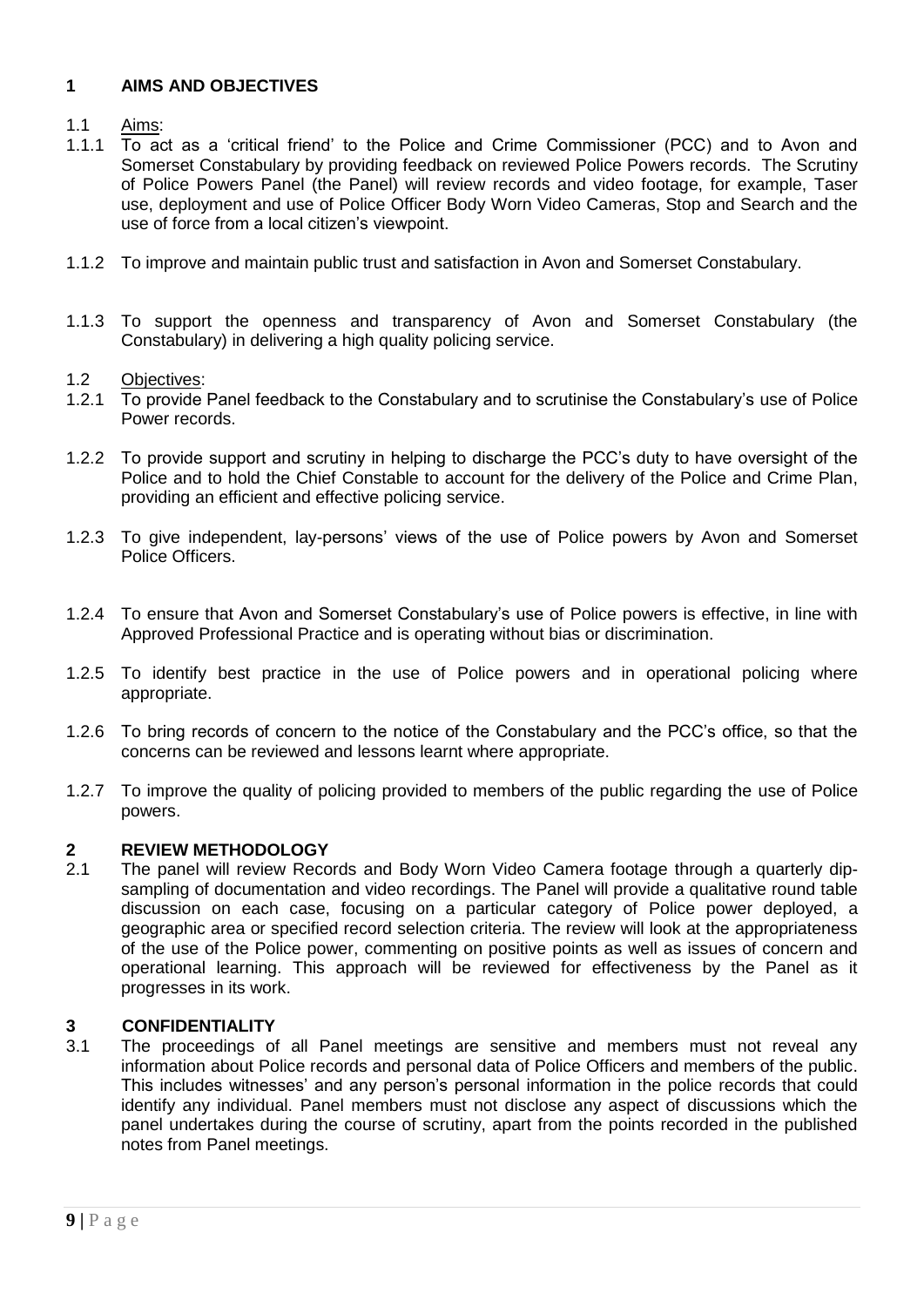- 3.2 To operate effectively, members may on occasion have sight of restricted material that must be treated as strictly private and confidential. The requirements of the General Data Protection Regulation will apply to all work undertaken by Panel members. Please refer to the PCC's website for information about the GDPR, which are within the *[Privacy Notice](https://www.avonandsomerset-pcc.gov.uk/Feedback/DataProtection.aspx)*, including the Rights for Panel members.
- 3.3 Panel members will be asked to sign a volunteer agreement (if they have not already done so) and uphold this at all times.
- 3.4 Any breaches of these confidentiality arrangements will lead to an investigation by the office of the PCC (and the Police if required), and the possible expulsion of a member from the Panel, if it is demonstrated that a clear breach of confidentiality has occurred.

### **4 SELECTION OF CHAIR AND VICE CHAIR(S)**

- 4.1 Nominations for Chair and Vice Chair(s) will be requested from Panel members on an annual basis, with a closing date of at least one week before the election date. A paper or electronic ballot voting system will be used to elect the Chair and Vice Chair(s) during a Panel meeting. A quorum is needed for an election, which is 2/3<sup>rds</sup> of the Panel membership.
- 4.2 One Panel member will act as Chair and one or more as Vice Chair. The PCC's facilitator will invite the Vice Chair(s) to take relevant action in the absence of the Chair. The Vice Chair(s) and facilitator will agree a temporary Chair before the meeting.
- 4.3 The Chair is accountable to the Scrutiny Panel.
- 4.4 Panel members may ask the Chair to act on their behalf at meetings, or in other agreed situations. The Chair may also ask a Vice Chair (or another member) to act on the Chair's behalf at meetings.
- 4.5 The Chair and Vice Chair(s) will each serve for a term of up to 1 year, and may serve a maximum of 3 consecutive terms. At the end of his/her term as Chair/Vice Chair, s/he can remain a Scrutiny of Police Powers Panel member.
- 4.6 The Chair can be removed, if at least 2/3<sup>rds</sup> of the non-Chair members agree.
- 4.7 In addition to chairing meetings, the Chair will assist the PCC's facilitator to plan meetings and agenda, review Panel feedback reports, and act as a single point of contact between meetings for the office of the PCC.

### **5 SELECTION/DE-SELECTION OF PANEL MEMBERS**

- 5.1 Members of the Panel (Panel membership being a total of about 20) will be appointed by the PCC in a transparent way, with the decision published. The existing (2016) Taser Panel members were invited to be members of this Scrutiny of Police Powers Panel, subject to eligibility.
- 5.2 Any travel expense remuneration will be made public, as required.
- 5.3 Panel membership will be for an initial 3 year term. A member may choose to continue for a second term at the end of this period but no member may serve more than 2 consecutive terms (6 years). This is subject to PCC elections and the Panel continuing.
- 5.4 Members are expected to disclose to the PCC's office any changes in their circumstances which may have a bearing on their proper membership of the Panel. Disclosures, such as criminal convictions, will be kept confidential, and discussed only with the PCC's Chief Executive Officer (CEO) or PCC. The CEO or PCC will then decide whether the person's membership needs to be re-assessed in light of the disclosure.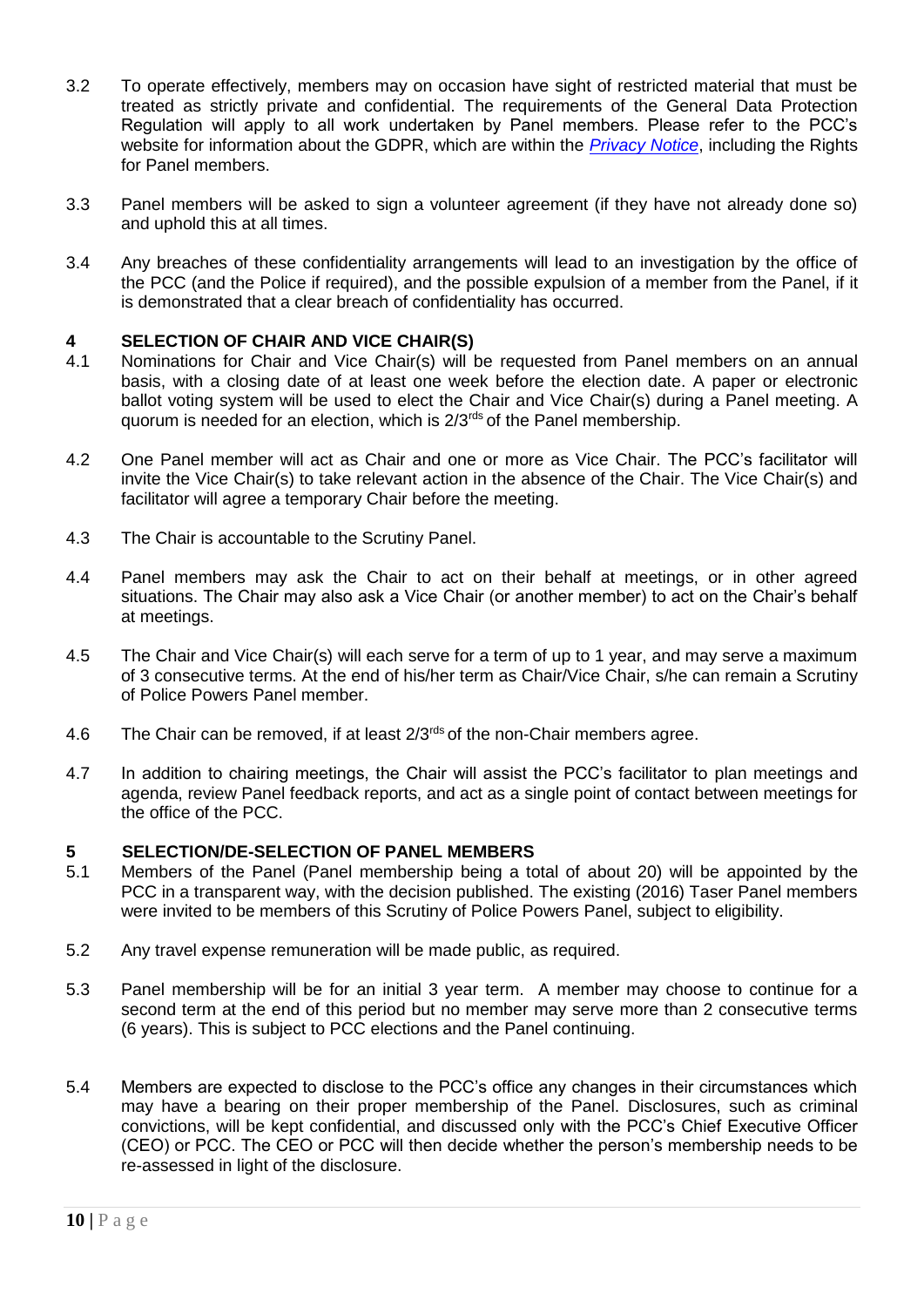- 5.5 Panel members are expected to act within these agreed Terms of Reference and within the Volunteers' agreement.
- 5.6 Panel members are expected to commit to and attend meetings regularly and to send apologies to the office of the PCC where they are unable to attend.
- 5.7 Panel members who do not attend three consecutive meetings without satisfactory reason will have their position on the Panel reviewed by the office of the PCC and Chair. Breach of the Terms of Reference or the volunteers' agreement will also trigger a member's review.

### **6 FREQUENCY OF MEETINGS**

6.1 The Panel will meet no less than four times a year. The frequency of meetings may increase in response to any urgent concerns, or as agreed between the office of the PCC and the Panel.

### **7 SERVICING OF MEETINGS**

- 7.1 The office of the PCC will provide administrative support to the Panel and will be responsible for writing reports of meeting findings and emailing any briefings and any relevant paperwork prior to meetings.
- 7.2 Members will obtain the agreement of the Chair if they wish to propose case selection criteria, for example a specific geographical area. The suggestion can be via the PCC's Panel facilitator.

## **8 REIMBURSEMENT OF EXPENSES**<br>8.1 **Reasonable out of pocket travelling 6**

- Reasonable out of pocket travelling expenses in accordance with HMRC travel expense rates, including car-sharing - will be available for reimbursement from the office of the PCC to Panel members for attending meetings and training related to the Panel's work.
- 8.2 Expenses will not be paid if a Panel member represents the Panel at other meetings and training events without the prior knowledge and authorisation of the PCC's office.
- 8.3 Claims, with receipts, must be submitted quarterly within each financial year.

### 9 **REPORTING**

9.1 The office of the PCC will publish a feedback report after each Panel record review session, on behalf of the Panel, on the PCC's website and, where requested, in other appropriate formats. The Constabulary will produce a written response to the Panel's feedback report.

### **10 TRAINING**

10.1 The office of the PCC and Constabulary will be responsible for providing induction training and any ongoing learning for Panel members.

### **11 RIGHTS AND RESPONSIBILITIES OF PANEL MEMBERS**

- 11.1 Panel members should not make subjective judgements about other Panel members or any person mentioned in Police Records. It is imperative that every Panel member respects other members, and that any conflicts are resolved with dignity and professionalism. The Chair will intervene in any disputes which members may not be able to resolve between themselves.
- 11.2 Members are expected to abide by these Terms of Reference and where breaches occur or are likely to occur, they are expected to declare this to the Chair.
- 11.3 Applicants prior to Panel membership will be required to submit to NPPV Level 2 vetting checks.
- 11.4 When representing the Panel, all Panel members must refrain from any political activity that may cause the Panel to compromise its independence.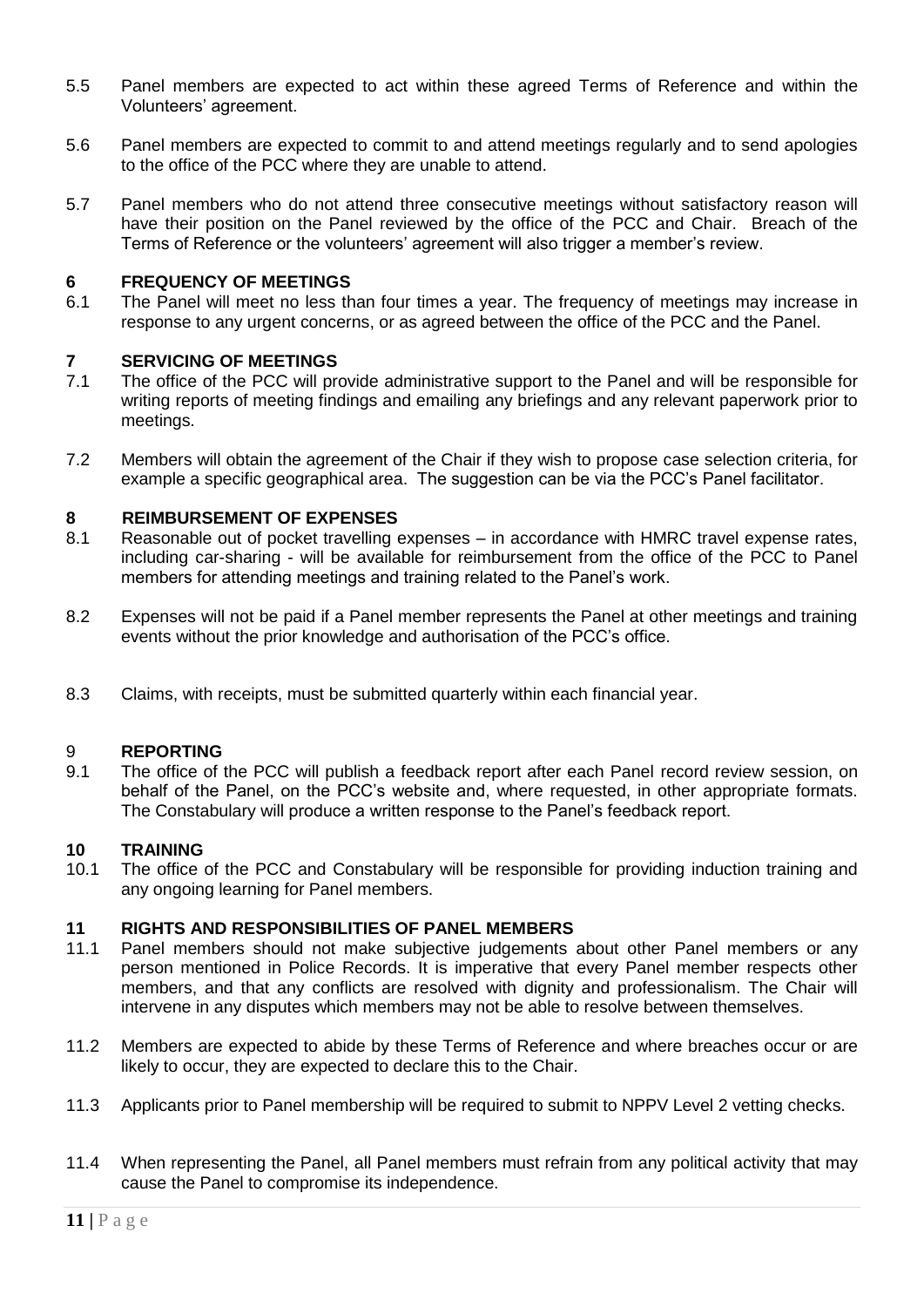- 11.5 No Panel members will have any contact with the media in relation to Panel, Police or PCC related matters or comment in their capacity as a Panel member without discussing this in advance with the PCC's office. Panel members other than the Chair are not expected to comment generally to the media in their capacity as Panel members.
- 11.6 All Panel members must give correct and up-to-date definitions of their role/s within the Panel if communicating with the public.
- 11.7 Members must refer any personal issues, such as change of address, or conflicts of interest which could interfere with their membership, to the PCC's office as soon as possible. Similarly, any complaint made against a panel member must be referred in the same way.
- 11.8 These Terms of Reference will be published on the PCC's website.

### **12 REVIEW OF TERMS OF REFERENCE**

12.1 These Terms of Reference will be reviewed annually or amended as necessary.